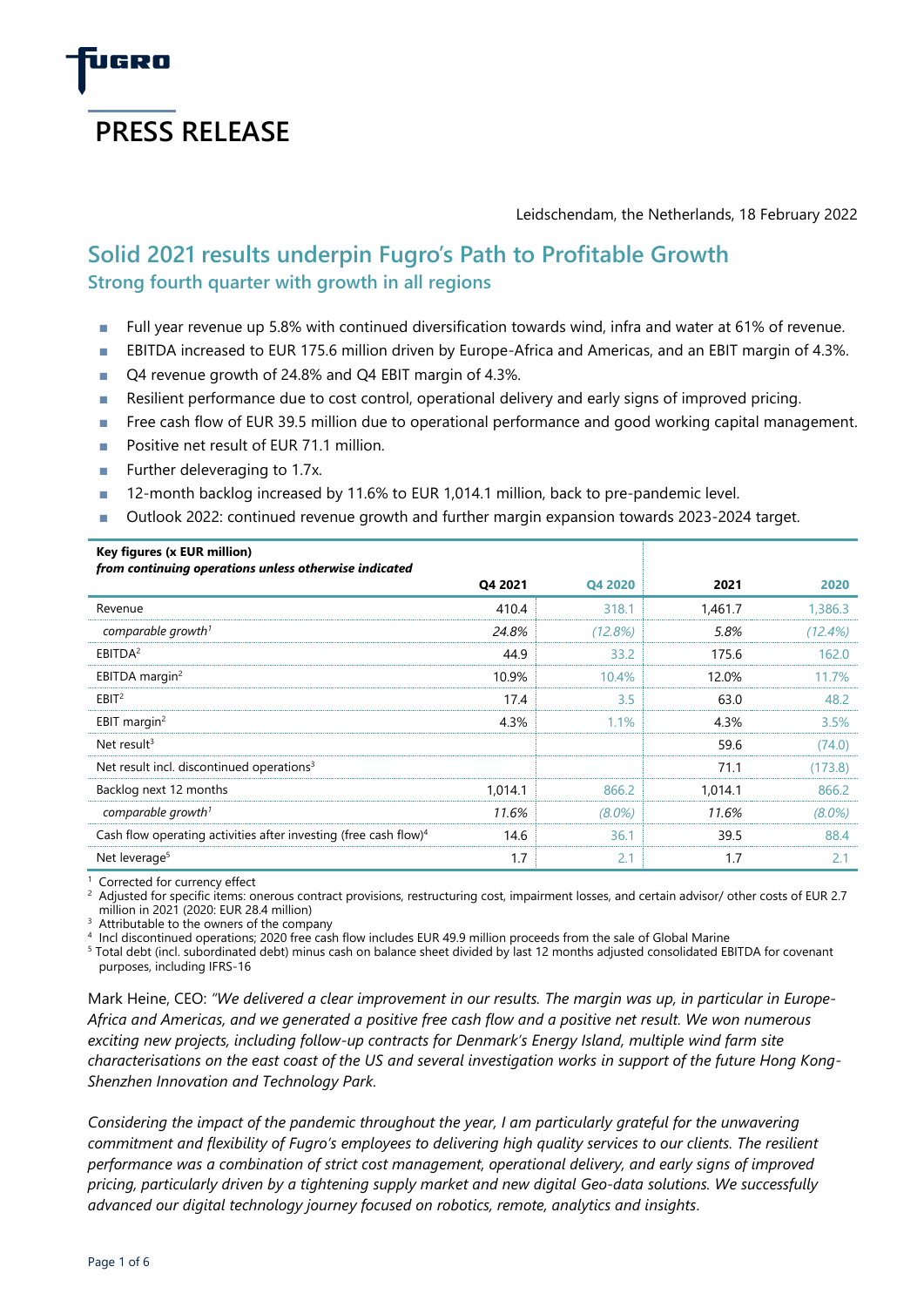

*In a rapidly changing world with an increasing need for insightful Geo-data, our services are more relevant than ever. The energy transition, climate change adaptation and sustainable infrastructure are at the heart of our strategy and we are well positioned to support clients with their transformation in light of these urgent global themes. By now, we generate 61% of our revenue in wind, infra and water. The strong growth, quality and composition of our backlog underline our ambition to further diversify in these growth markets.* 

*The positive market outlook reinforces our Path to Profitable Growth strategy. On the trajectory towards our midterm targets, our 2022 management agenda is focused on the following topics: further implementation of our digital transformation, innovation and sustainability agenda, excellence in commercial and operational delivery; another step-change in safety and employee engagement and the roadmap to reach our net zero carbon emission ambition by 2035."*

#### **Performance review 2021**

In the fourth quarter of 2021, revenue growth at 24.8% was particularly strong and supported by all regions, business lines and market segments. EBIT margin was 4.3% compared to 1.1% in the comparable period last year as a result of improved performance in Americas and Middle East & India, in particular in marine.

Full-year revenue increased by 5.8% on a currency comparable basis. Revenue from renewables sustained its growth trajectory with an increase of 21%. Infrastructure and water were up by 5% and 11% respectively. In the fourth quarter, oil and gas related revenue increased in all regions, whereas for the full year, revenue declined versus 2020.

EBITDA for the full year increased to EUR 175.6 million, driven by improvements in Europe-Africa and Americas, resulting in an EBIT margin of 4.3% compared to 3.5% in 2020. Results in the marine and land asset integrity business lines were higher in all regions. Throughout the year, operations were still impacted by the pandemic, in particular operational complexities of cross border projects in Asia Pacific in combination with lower government cost compensation, and low activity levels in Middle East & India. As a result, marine and specifically land site characterisation margins declined.

Fugro generated a positive net result of EUR 71.1 million driven by improved EBIT, net finance expense and income tax.

Fugro's 12-month backlog grew by 11.6% to EUR 1,014.1 million, which represents the largest increase since the end of 2018, and was supported by all business lines in all regions.

Free cash flow was EUR 39.5 million compared to EUR 38.5 million in 2020 excluding EUR 49.9 million proceeds from the sale of Global Marine Group. An increase in cash flow from operating activities by EUR 32.9 million was offset by higher working capital related to the revenue growth in the second half of year. Working capital as a percentage of 12-months rolling revenue was 10.9% at the end of 2021 compared to a particularly low level of 8.1% a year ago. Days of revenue outstanding was 82 days at the end of 2021 compared to 83 at year-end 2020. Capex amounted to EUR 79.7 million, in line with EUR 81.2 million in the previous year. Net debt was EUR 292.7 million as at 31 December 2021 compared to EUR 368.4 million at half-year 2021.

Fugro is reviewing the possibility to extend its debt maturity profile. At this stage, it is uncertain whether Fugro will proceed and, if so, when this might happen.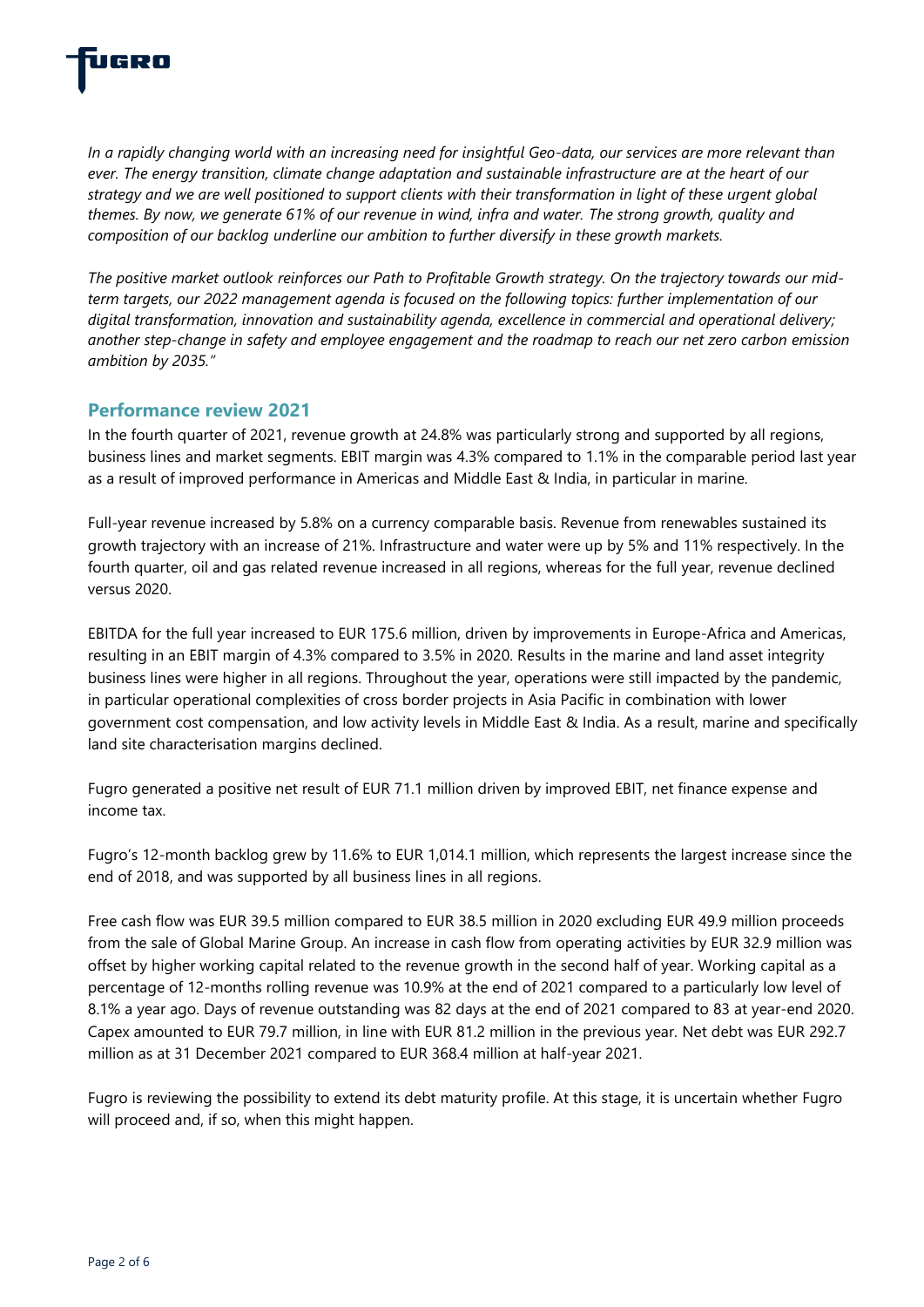

## **Outlook 2022**

For 2022, Fugro expects an increase in revenue in offshore wind, infrastructure and water markets, plus modest growth in the oil & gas market, resulting in overall continued revenue growth. In addition, the company is focused on further margin expansion towards its 2023-2024 mid-term targets of an EBIT margin of 8-12% and a free cash flow of 4-7%, on the back of higher pricing, increasing asset utilisation, disciplined cost management, operational excellence and digital transformation. At the same time, the company will continue to focus on actively managing any impacts of the pandemic, inflationary pressures and a tight labour market. To support the anticipated growth and the company's transformation agenda, capex is estimated at around EUR 100 million.

## **Review by business**

|  | ٠ |
|--|---|

| Key figures, adjusted <sup>1</sup>                       |                |                      |                 |                     |
|----------------------------------------------------------|----------------|----------------------|-----------------|---------------------|
| (x EUR million)                                          | Q4 2021        | Q4 2020 <sup>2</sup> | 2021            | $2020^2$            |
| Revenue<br>comparable growth <sup>3</sup>                | 294.4<br>33.7% | 214.0<br>(18.7%)     | 1,037.9<br>5.8% | 980.4<br>(15.2%)    |
| EBITDA                                                   |                |                      | 145.2           | 124.8               |
| EBIT                                                     |                |                      | 52.3            | 33.3                |
| EBIT margin                                              |                |                      | 5.0%            | 3.4%                |
| Backlog next 12 months<br>comparable growth <sup>3</sup> | 695.9<br>11.0% | 597.2<br>$(11.4\%)$  | 695.9<br>11.0%  | 597.2<br>$(11.4\%)$ |
| Capital employed<br>$\overline{a}$                       | 781.3          | 701.8                | 781.3           | 701.8               |

<sup>1</sup> EBIT(DA) adjusted for specific items

<sup>2</sup> Adjusted for reclassification of nearshore infrastructure services in Europe-Africa from Land to Marine (EUR 17.3 million revenue in full-year 2020)

<sup>3</sup> Corrected for currency effect

**Land**

■ Throughout the year, buoyant offshore wind activity levels led to a 21% growth in renewables, with numerous projects executed in Europe-Africa, Americas and Asia Pacific. In the fourth quarter, oil and gas revenue increased in all geographies; for the full-year, it was down everywhere except in Europe-Africa. On balance, vessel utilisation was 72% compared to 66% in 2020.

■ EBIT margin improved driven by asset integrity in all regions. Site characterisation margin was lower, mostly related to subdued activity levels in Middle East & India.

| <u>Land</u>                                              |                |                      |                |                   |
|----------------------------------------------------------|----------------|----------------------|----------------|-------------------|
| Key figures, adjusted <sup>1</sup><br>(x EUR million)    | Q4 2021        | Q4 2020 <sup>2</sup> | 2021           | 2020 <sup>2</sup> |
| Revenue<br>comparable growth <sup>3</sup>                | 116.0<br>6.5%  | 104.1<br>2.4%        | 423.8<br>5.7%  | 405.9<br>(3.8%)   |
| <b>EBITDA</b>                                            |                |                      | 30.4           | 37.2              |
| EBIT                                                     |                |                      | 10.7           | 14.9              |
| EBIT margin                                              |                |                      | 2.5%           | 3.7%              |
| Backlog next 12 months<br>comparable growth <sup>3</sup> | 318.2<br>12.9% | 269.0<br>0.7%        | 318.2<br>12.9% | 269.0<br>0.7%     |
| Capital employed                                         | 225.6          | 173.0                | 225.6          | 173.0             |

<sup>1</sup> EBIT(DA) adjusted for specific items <sup>2</sup> Adjusted for reclassification of nearshore infrastructure services in Europe-Africa from Land to Marine (EUR 17.3 million revenue in full-year 2020) <sup>3</sup> Corrected for currency effect

- Revenue increased by 5.7%, amongst others thanks to a 5% growth in infrastructure revenue. Only in Middle East & India, revenues were lower.
- Operational performance improved, in particular in asset integrity. However, this was offset by Covid related operational challenges in combination with lower cost compensation in Asia Pacific, and a transaction result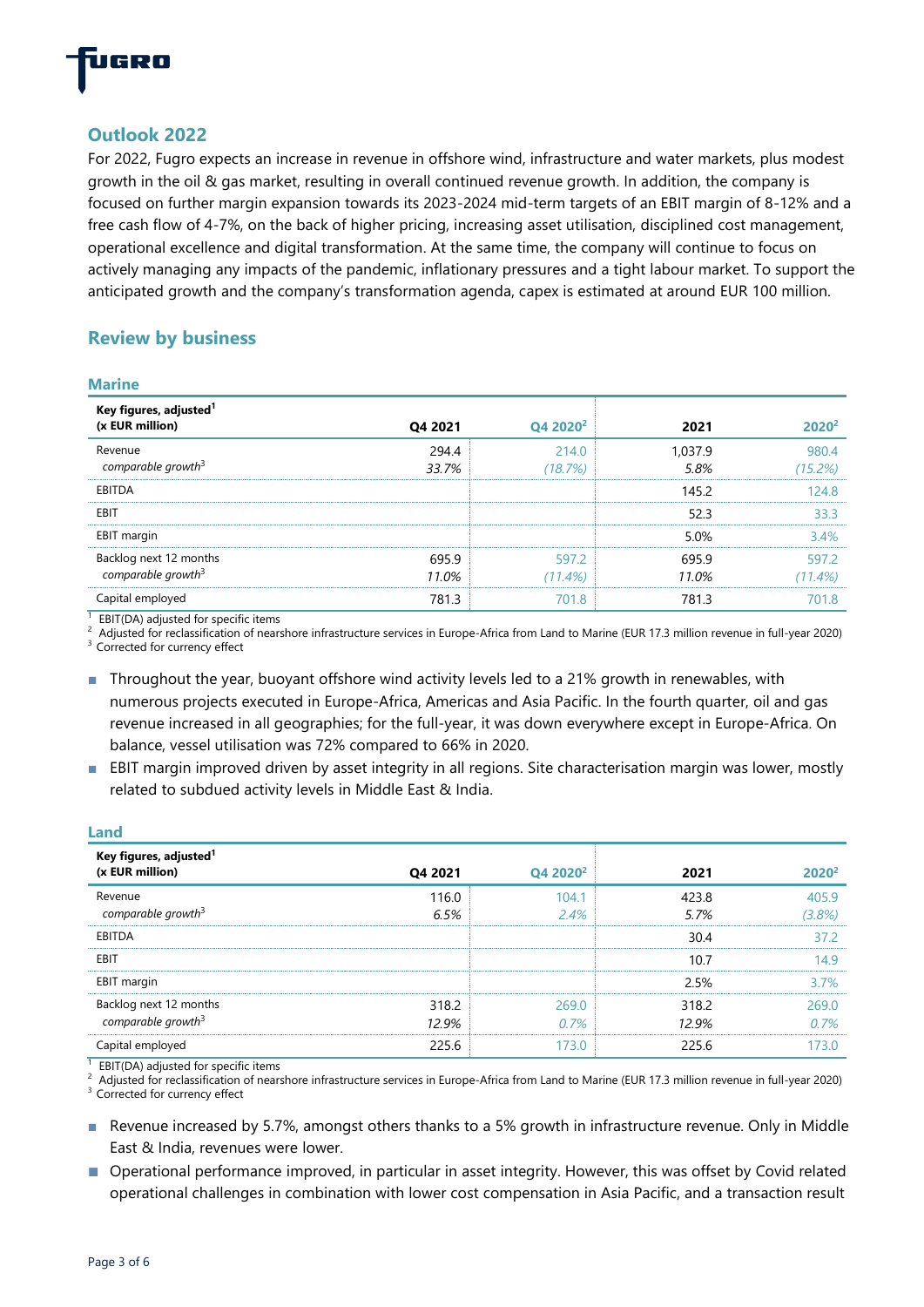

on a property sale in China in 2020. In Middle East & India, the margin declined as a result of lower activity levels.

## **Review by region**

#### **Europe-Africa Key figures, adjusted<sup>1</sup> (x EUR million) Q4 2021 Q4 2020 2021 2020** Revenue *comparable growth*<sup>2</sup> 165.7 *17.2%* 137.2 *(12.1%)* 657.6 *8.6%* **EBIT** 62.3 46.8  $\blacksquare$ EBIT margin  $\blacksquare$  7.9%  $\blacksquare$  7.9%  $\blacksquare$  7.9%  $\blacksquare$  7.9%  $\blacksquare$  7.9%  $\blacksquare$  7.9%  $\blacksquare$  7.9%  $\blacksquare$  7.9%  $\blacksquare$  7.9%  $\blacksquare$  7.9%  $\blacksquare$  7.9%  $\blacksquare$  7.9%  $\blacksquare$  7.9%  $\blacksquare$  7.9%  $\blacksquare$  7.9%  $\blacksquare$  7.9%  $\blacksquare$  7.9% Backlog next 12 months *comparable growth*<sup>2</sup> 439.5 *12.0%* 383.2 *2.7%*  439.5 *12.0%*  $<sup>1</sup>$  EBIT (margin) adjusted for specific items</sup>

595.4 *(11.1%)*

> 383.2 *2.7%*

<sup>2</sup> Corrected for currency effect

- Europe-Africa reported 8.6% growth, backed by a significant increase in the second and fourth quarter, when the sustained expansion of the offshore wind business was combined with recovery in the oil and gas market.
- The region's EBIT improved, driven by marine asset integrity, due to higher utilisation of vessels, supported by an increased utilisation of remote operations centres.
- The backlog shows an upward trend, both in marine and land. Growth was particularly strong in marine asset integrity.
- Recent project awards include geotechnical site investigations for Ørsted's UK Hornsea Three and Four offshore windfarms, and follow-up work for Denmark's Energy Island project and for the SuedOstLink Renewables Powerline in Germany.

#### **Americas**

| Key figures, adjusted <sup>1</sup>                       |         |           |       |         |
|----------------------------------------------------------|---------|-----------|-------|---------|
| (x EUR million)                                          | Q4 2021 | Q4 2020   | 2021  | 2020    |
| Revenue                                                  | 107.6   | 78.8      | 355.5 | 340.2   |
| comparable growth <sup>2</sup>                           | 33.2%   | (10.3%)   | 7.8%  | (12.6%) |
| EBIT                                                     |         |           |       | (9.4)   |
| EBIT margin                                              |         |           | 0.5%  | (2.8%)  |
| Backlog next 12 months<br>comparable growth <sup>2</sup> | 259.8   | 214.1     | 259.8 | 214.1   |
|                                                          | 13.8%   | $(9.8\%)$ | 13.8% | (9.8%)  |

 $1$  EBIT (margin) adjusted for specific items

<sup>2</sup> Corrected for currency effect

- Revenue increased 7.8% over last year, as a result of strong utilisation of the geophysical vessel fleet, a higher number of ROV support contracts in Brazil, increased positioning work in the Gulf of Mexico in the aftermath of hurricane Ida and more land asset integrity work.
- The region's margin improved thanks to higher marine asset integrity revenue and an improved margin in land site characterisation.
- The backlog increased substantially and is reflected in all business lines.
- Significant awards include the Cayman Islands hydrography survey for the UK Hydrographic Office; geotechnical and geological investigations for the Sites Project Authority in California; multiple wind farm site characterisations on the east coast of the US and a project involving Fugro's ROAMES solution for a power distribution network assessment, also in the US.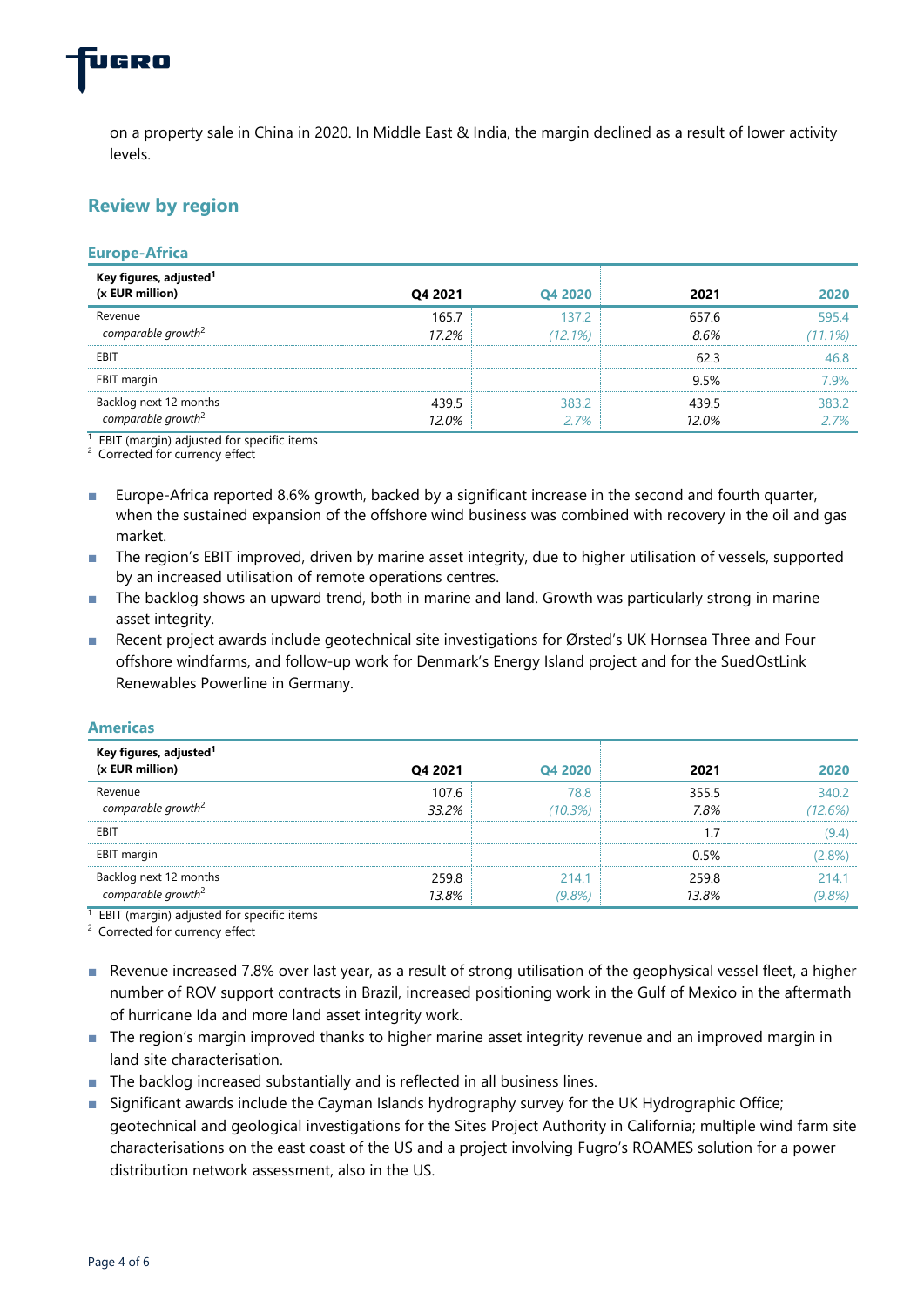#### **Asia Pacific**

| Key figures, adjusted <sup>1</sup>                       |               |                  |               |                  |
|----------------------------------------------------------|---------------|------------------|---------------|------------------|
| (x EUR million)                                          | Q4 2021       | Q4 2020          | 2021          | 2020             |
| Revenue                                                  | 90.4          | 73.4             | 307.1         | 291.2            |
| comparable growth <sup>2</sup>                           | 19.8%         | 0.8%             | 5.9%          | $(10.0\%)$       |
| EBIT                                                     |               |                  |               |                  |
| EBIT margin                                              |               |                  | 0.5%          | 2.2%             |
| Backlog next 12 months<br>comparable growth <sup>2</sup> | 182.4<br>6.7% | 161.5<br>(22.3%) | 182.4<br>6.7% | 161.5<br>(22.3%) |

 $1$  EBIT (margin) adjusted for specific items

<sup>2</sup> Corrected for currency effect

- Revenues increased by 5.9%. The largest contributor was marine site characterisation which, after a slow first quarter, reported a strong recovery, on the back of renewable energy projects in Japan, South Korea, Taiwan and Vietnam.
- Asia Pacific was the region which sustained the largest impact from higher Covid-19 related mobilisation costs and delays, while the related government cost compensation was significantly below 2020. This impacted in particular the site characterisation business lines. In addition, the second half-year of 2020 included a positive transaction result on a property sale in China. The marine and land asset integrity businesses reported an improved EBIT.
- The backlog increased by 6.7% with land site characterisation showing the largest increase.
- Recently awarded contracts include two significant projects in Hong Kong, one relating to the development of the Hong Kong-Shenzhen Innovation and Technology Park, and another to the development of artificial islands in the Central Waters. In marine, apart from additions to the scope for the INPEX and Woodside IRM campaigns in Australia, several contracts were won for wind farm related work in Japan.

| Key figures, adjusted <sup>1</sup> |         |         |           |         |
|------------------------------------|---------|---------|-----------|---------|
| (x EUR million)                    | Q4 2021 | Q4 2020 | 2021      | 2020    |
| Revenue                            | 46.7    | 28.7    | 141.5     | 159.5   |
| comparable growth <sup>2</sup>     | 51.2%   | (39.5%) | (9.5%)    | (20.4%) |
| EBIT                               |         |         | (2.7)     | 4.5     |
| EBIT margin                        |         |         | $(2.0\%)$ | 2.8%    |
| Backlog next 12 months             | 132.4   | 1074    | 132.4     | 107.4   |
| comparable growth <sup>2</sup>     | 13.4%   | (11.2%) | 13.4%     | (11.2%) |

#### **Middle East & India**

 $1$  EBIT (margin) adjusted for specific items

<sup>2</sup> Corrected for currency effect

- Full year revenue declined owing to low activity levels during the first three quarters of the year impacting all business lines in the Gulf region, particularly marine and land site characterisation. After seven quarters of decline, revenue increased strongly in the fourth quarter, as several long-delayed contracts finally started and utilisation of the marine fleet increased significantly.
- EBIT declined as a result of lower revenue, mainly in marine and land site characterisation. Land asset integrity showed a significant improvement due to increased activity and efficient operations for the NEOM mega city development in Saudi Arabia.
- Backlog was up by 13.4% mainly due to growth in the fourth quarter, in all business lines.
- Recent significant contract awards include the second phase of Maldives Mali-Thilafushi bridge project, a site screening for the NEOM Ten Towers development and a multi-year seabed fieldwide geophysical survey for QatarEnergy's North Field development.